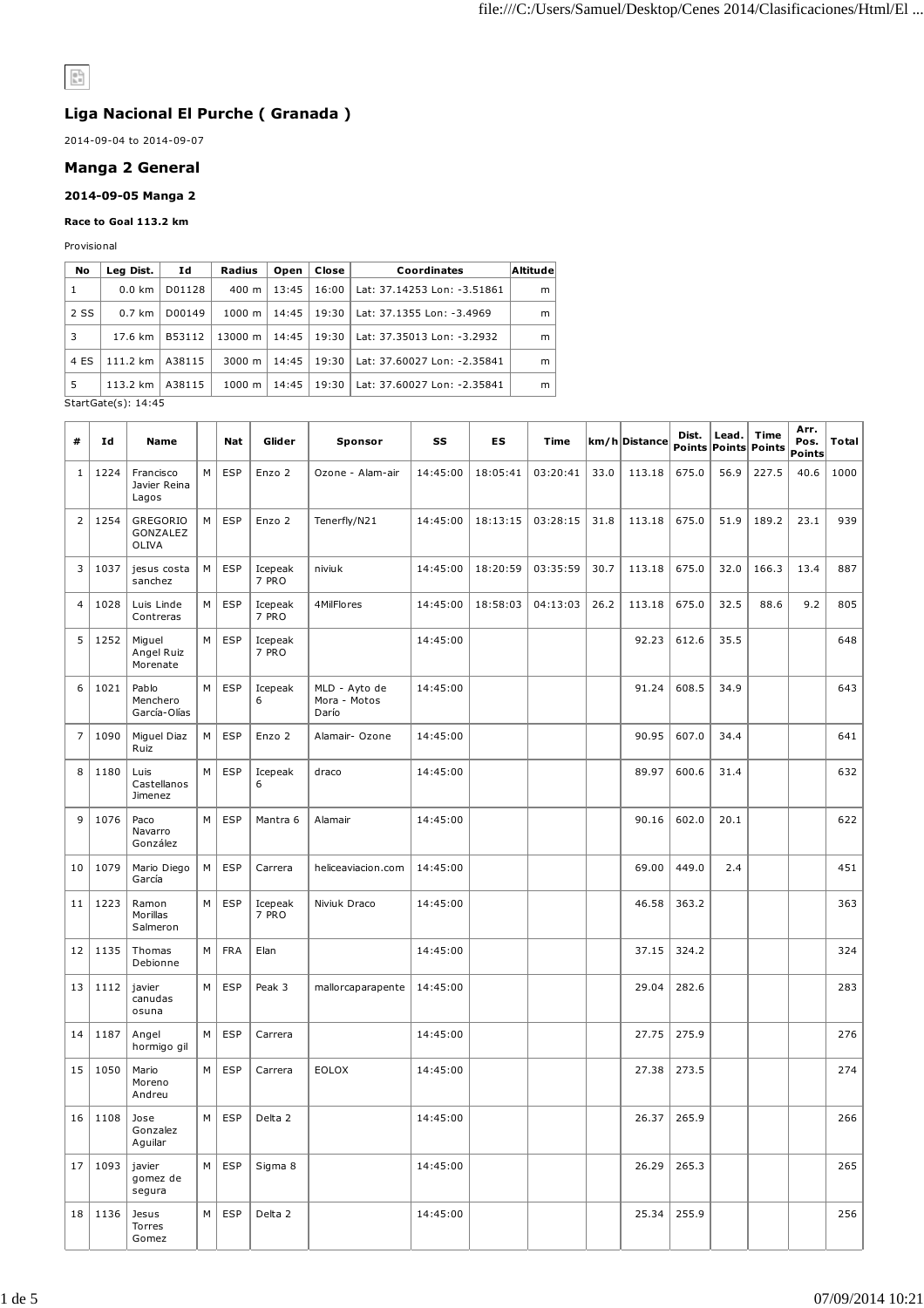| #  | Ιd   | <b>Name</b>                                    |   | Nat        | Glider           | Sponsor        | SS       | <b>ES</b> | Time | km/h Distance | Dist. | Lead. | Time<br>Points Points Points | Arr.<br>Pos.<br>Points | Total          |
|----|------|------------------------------------------------|---|------------|------------------|----------------|----------|-----------|------|---------------|-------|-------|------------------------------|------------------------|----------------|
| 19 | 1134 | Javier<br>(Keniata)<br>Ruiz-Larrea<br>de Tuero | M | <b>ESP</b> | Mantra 6         | <b>ALAMAIR</b> | 14:45:00 |           |      | 24.35         | 245.0 |       |                              |                        | 245            |
| 20 | 1309 | Roman<br>Olyukhnych                            | M | <b>UKR</b> | Libra            | APCO           | 14:45:00 |           |      | 18.55         | 176.4 |       |                              |                        | 176            |
| 21 | 1025 | Manuel<br>Nieto<br>Maestre                     | M | <b>ESP</b> | Fenix            |                | 14:45:00 |           |      | 9.10          | 71.9  |       |                              |                        | 72             |
| 21 | 1116 | Diego<br>odetti                                | M | ARG        | Blacklight       | Odetti Jardins | 14:45:00 |           |      | 9.08          | 71.7  |       |                              |                        | 72             |
| 23 | 1081 | Larry Pino<br>Mandry                           | M | <b>ESP</b> | Icepeak<br>7 PRO | No             |          |           |      | 4.00          | 37.8  |       |                              |                        | 38             |
| 23 | 1091 | Daniel<br>Meziat<br>Despierto                  | M | <b>ESP</b> | Cayenne<br>4     |                |          |           |      | 4.00          | 37.8  |       |                              |                        | 38             |
| 23 | 1310 | Alfredo<br>Martin<br>Elvira                    | M | <b>ESP</b> | IcePeak 6        |                |          |           |      | 4.00          | 37.8  |       |                              |                        | 38             |
| 26 | 1041 | Maite<br>Moreno<br>Benito                      | F | ESP        | Mantra 6         | Alamair        |          |           |      | <b>DNF</b>    | 0.0   |       |                              |                        | 0 <sup>1</sup> |

#### **Notes**

| Td | Name                                    | Note |
|----|-----------------------------------------|------|
|    | 1041   Maite Moreno Benito   No Despega |      |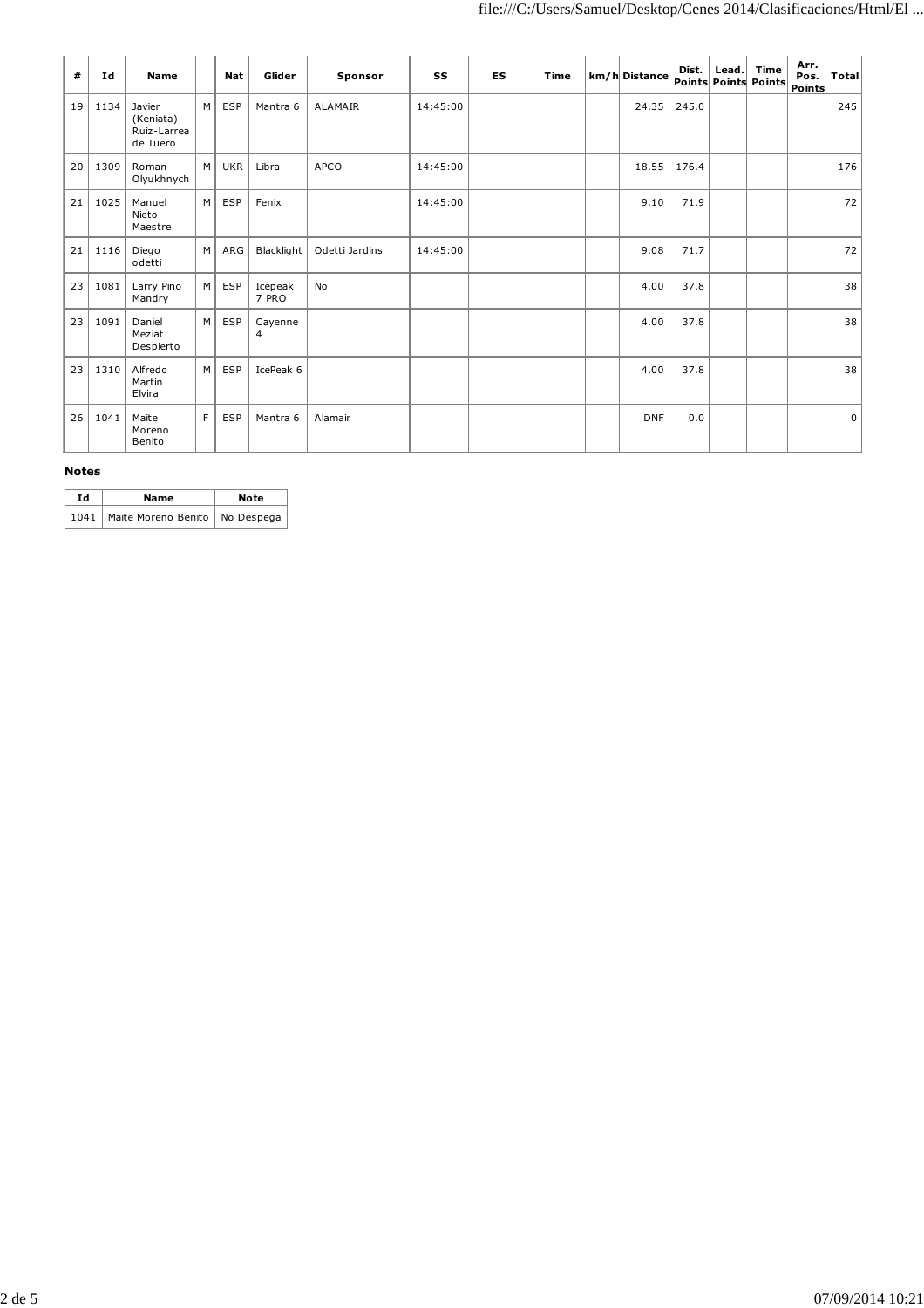**Pilots absent from task (ABS)**

**Id Name**

**Pilots not yet processed (NYP)**

**Id Name**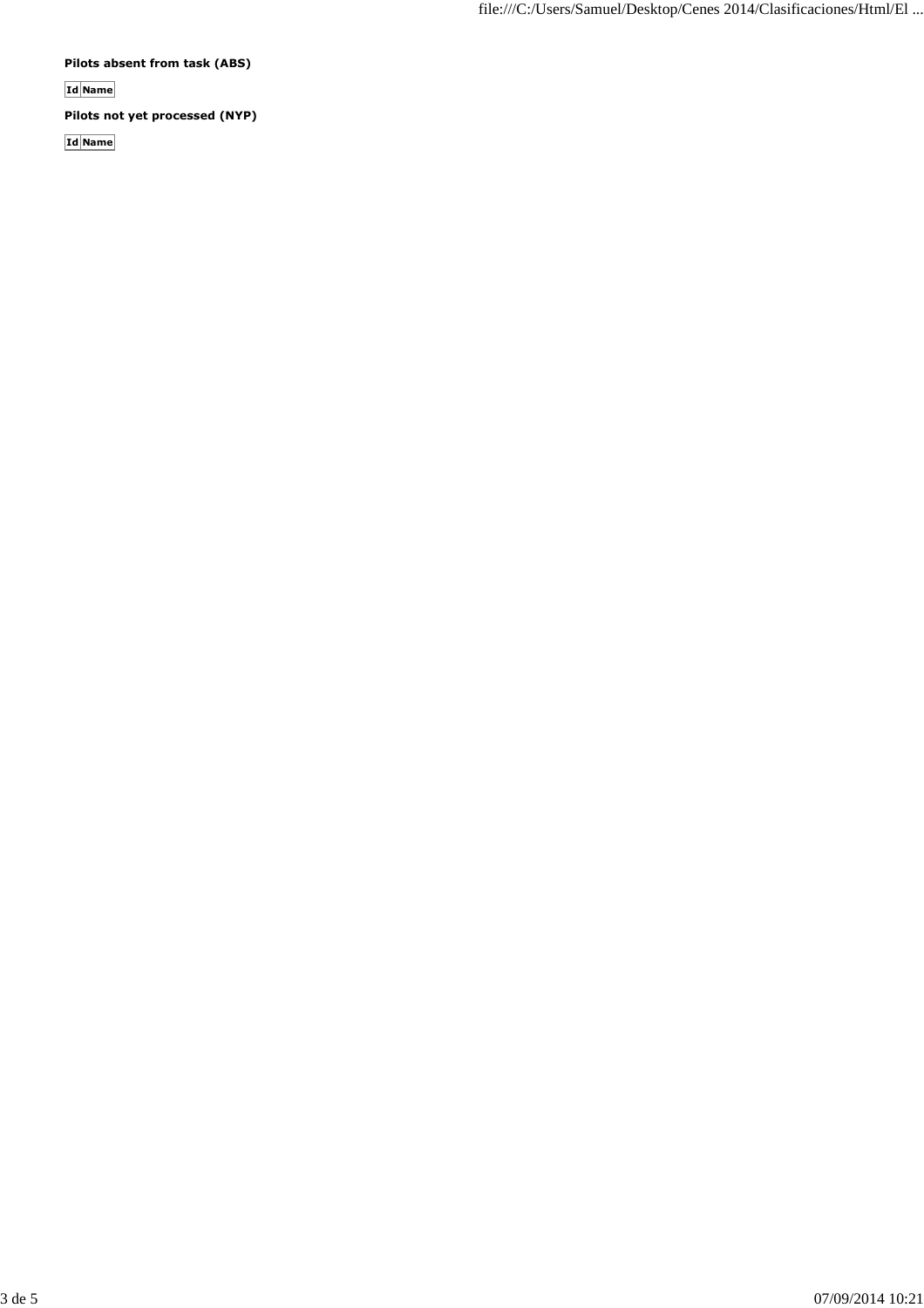# **Task statistics**

| param                           | value                     |
|---------------------------------|---------------------------|
| ss_distance                     | 110.502                   |
| task_distance                   | 113.178                   |
| launch_to_ess_distance          | 111.181                   |
| no_of_pilots_present            | 26                        |
| no_of_pilots_flying             | 25                        |
| no_of_pilots_lo                 | 21                        |
| no_of_pilots_reaching_nom_dist  | 18                        |
| no_of_pilots_reaching_es        | 4                         |
| no_of_pilots_reaching_goal      | 4                         |
| sum_flown_distance              | 1286.978                  |
| best_dist                       | 113.178                   |
| best_time                       | 3.34472222222222          |
| worst_time                      | 4.2175                    |
| no_of_pilots_in_competition     | 26                        |
| no_of_pilots_landed_before_stop | 0                         |
| sum_dist_over_min               | 1195.244                  |
| sum_real_dist_over_min          | 1195.244                  |
| sum_flown_distances             | 1286.978                  |
| best_real_dist                  | 113.178                   |
| last_start_time                 | 2014-09-05T14:45:00+02:00 |
| first_start_time                | 2014-09-05T14:45:00+02:00 |
| first_finish_time               | 2014-09-05T18:05:41+02:00 |
| max_time_to_get_time_points     | 5.17358039666392          |
| no_of_pilots_with_time_points   | 4                         |
| k                               | 0.16                      |
| arrival_weight                  | 0.040618944               |
| departure_weight                | 0                         |
| leading_weight                  | 0.0568665216              |
| time_weight                     | 0.2274660864              |
| distance_weight                 | 0.675048448               |
| smallest leading coefficient    | 3.47117479059491          |
| available_points_distance       | 675.048448                |
| available_points_time           | 227.4660864               |
| available_points_departure      | 0                         |
| available_points_leading        | 56.8665216                |
| available_points_arrival        | 40.618944                 |
| time_validity                   | 1                         |
| launch_validity                 | 0.995644629039599         |
| distance_validity               | 1                         |
| stop_validity                   | 1                         |
| day_quality                     | 1                         |

#### **Scoring formula settings**

| param                | value   |
|----------------------|---------|
| id                   | GAP2013 |
| use distance points  |         |
| use time points      |         |
| use_departure_points |         |
| use leading points   |         |